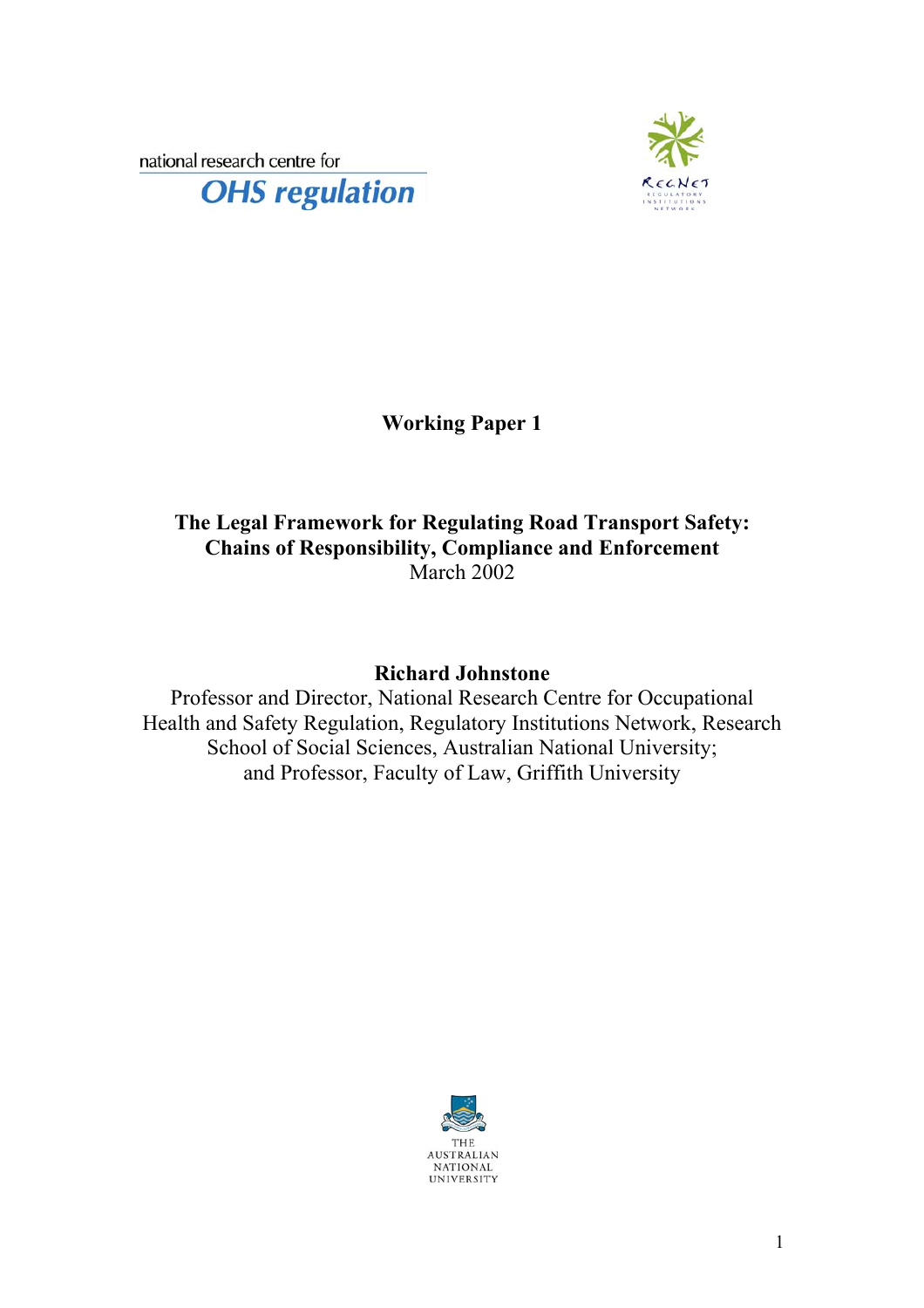## **The Legal Framework for Regulating Road Transport Safety: Chains of Responsibility, Compliance and Enforcement**

## **Richard Johnstone**

#### **Introduction**

This paper describes, analyses and compares two regulatory regimes which cover the road transport industry – occupational health and safety (OHS) legislation, and the National Road Transport Commission's (NRTC) proposed model road transport legislation. The central questions examined in the paper are

- (i) what obligations do these laws impose, and upon whom (that is, what has to be complied with, and by whom); and
- (ii) what enforcement tools or mechanisms are provided to enforce the provisions.

I begin briefly by describing what I will call the "traditional" approaches taken by Australian governments to OHS and road transport regulation, and then explain and compare current OHS legislation and enforcement tools with existing Dangerous Goods and Driving Hours regulations, and the proposed NRTC model road transport legislation, which includes enforcement mechanisms.

### **The Traditional Regulatory Paradigms**

Historically the law's attempts to regulate working conditions have been based on a number of assumptions about how and where workers work. Labour law in general has assumed:

- permanent, full-time employment:
- that labour law as the regulator of employment relationships, with the contract of employment as the pivot;
- a single entity employer, with considerable freedom to determine the limits of its boundaries, and responsible only under the principles of agency and vicarious liability.

These assumptions were reflected in the traditional approach to OHS regulation, which developed in nineteenth century Britain, and was adopted by Australian jurisdictions from the 1880s (see Gunningham, 1984: chapter 4 and Johnstone, 1997: chapter 2). This approach developed around the factory system, focused on machinery and other physical artefacts, relied on detailed technical specification standards which told employers exactly what safeguards to adopt, and, at least in its twentieth century manifestations here in Australia, covered the employer and the factory occupier's duties to employees. These provisions were enforced by OHS inspectorates which relied principally on informal methods such as advice and persuasion, and only resorted to prosecution as a last resort. The maximum available fines were very small. This model of OHS regulation was the norm in all of the Australian States until the British Robens Report of 1972 (see Johnstone, 1997: chapter 2).

Historically road transport has been regulated by road traffic legislation, which generally set down prescriptive requirements governing vehicles and road use (for example, vehicle dimensions and speed limits), and made it an offence to fail to comply with these requirements (Moore, 2001). Road transport inspectors enforced requirements for mass, dimension and load restraint, while the police monitored speed and other forms of on-road behaviour (Argent, 2000, and McKenzie, 2000). Both agencies enforce driving hours requirements (Moore, 2001). Traditionally the focus of regulation was on truck drivers, and in some cases owners or operators (McIntyre, 2000). Other parties could be held responsible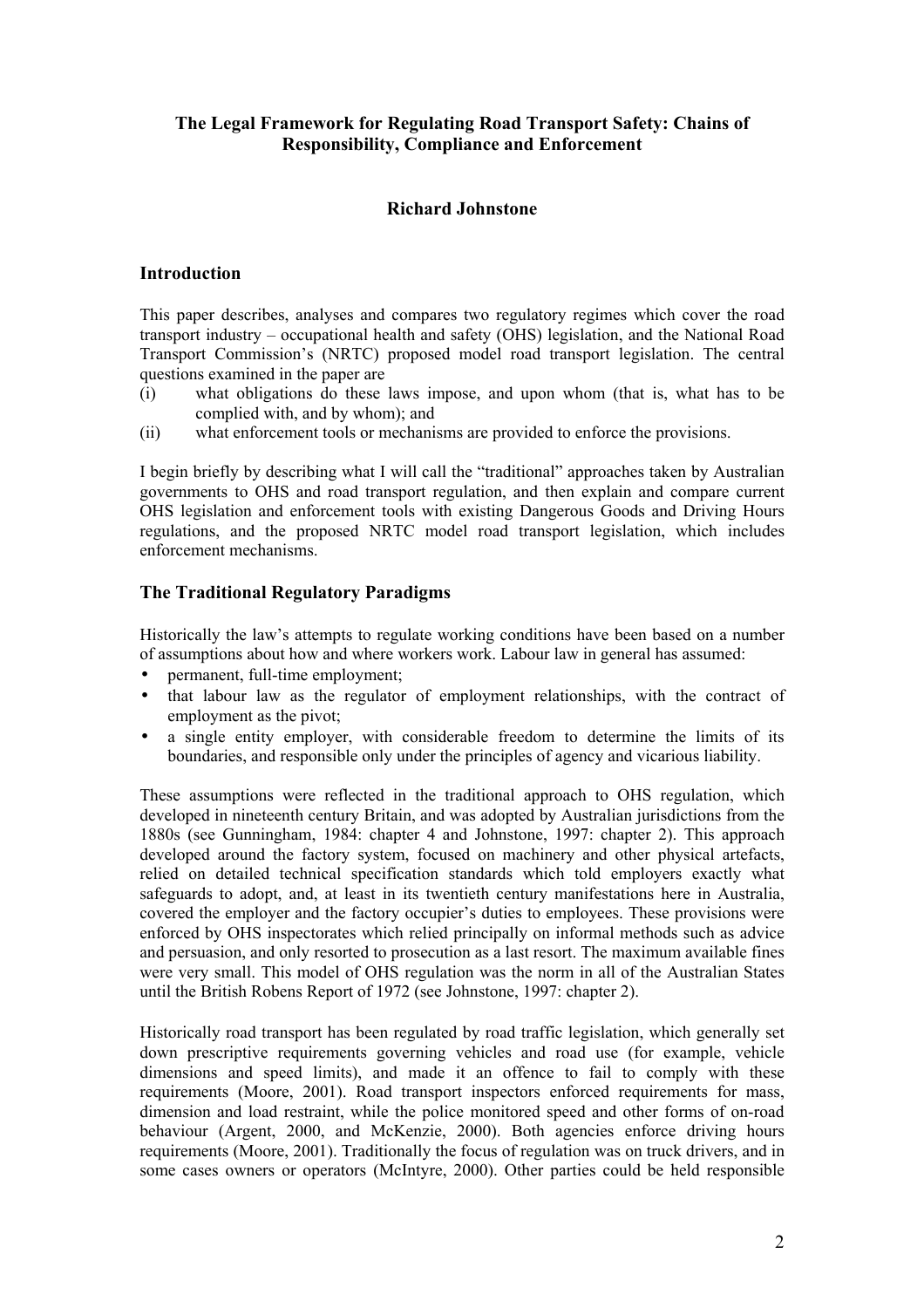through road transport law provisions which cast liability upon persons who "cause or permit" or "aid and abet" contraventions of road traffic laws (NRTC, 2001a). Most enforcement was on-road, with occasional resort to powers to gather off road evidence (for example operator records) (Moore, 2001). Parties other than drivers were rarely prosecuted.

The major weaknesses of traditional OHS regulation were that it frequently resulted in a mass of detailed and technical rules, often difficult to understand, and difficult to keep up to date. Standards were developed *ad hoc* to resolve problems as they arose, and, as they concentrated mainly on factory-based physical hazards, resulted in uneven coverage across workplaces. As they did not apply to non-employment working relationships, they had no application to areas such as road transport. Specification standards did not encourage or even enable employers to be innovative and to look for cheaper or more cost-efficient solutions. They also ignored the now well accepted view that many hazards do not arise from the static features of the workplace, but from the way work is organised (Johnstone, 1999). The road freight industry does not fit easily within the traditional OHS regulatory paradigm. The relevant workplaces include trucks on the road, a high percentage of drivers are owner-operators and contractors (rather than employees), and a key relationship is between the truck driver and the consignor or client.

Road transport law was criticised for ignoring the contribution of parties other than drivers to unsafe road transport conditions. In particular parties such as consignors, manufacturers and loaders were ignored, even though these parties could contribute to conditions which could have a major effect on drivers' fatigue, speeding, overloading and load restraint behaviour (NRTC, 2001a). Further, penalties (usually fines) have been inadequate and provided little general or specific deterrence.

In short, the traditional models of OHS and road transport regulation were inadequate to deal with the range of safety issues in the road transport industry.

From the 1980s, however, the scope and style of Australian OHS legislation changed significantly, and in the late 1990s road transport regulation began to move in similar directions. Both areas of regulation now overlap in notable areas, although, as I will show, there are important differences.

## **The application of Australian occupational health and safety legislation to road transport**

From the mid-1970s to the mid-1990s each of the Australian OHS statutes was reformed. One of the most notable differences between modern OHS regulation and the traditional approach is that today's statutes are built around "general duty" requirements. General duties are imposed upon:

- **EXECUTE:** employers (in relation to both employees and persons other than employees);
- self-employed persons;
- **Persons in control of premises (called occupiers in some OHS statutes);**
- manufacturers, suppliers and importers of plant and substances; designers, erectors and installers of plant; and
- **•** employees.

There is considerable overlap between the general duties owed by the various parties. It is well accepted that in any one work system, more than one general duty can be owed simultaneously, by one or more parties. For example, a person may owe a duty as an employer to employees, and to non-employees, and may also owe a duty as a controller of workplace, and/or as a designer of plant used in the workplace. At the same time, a contractor engaged by the employer may owe a duty to its own employees, the employer's employees,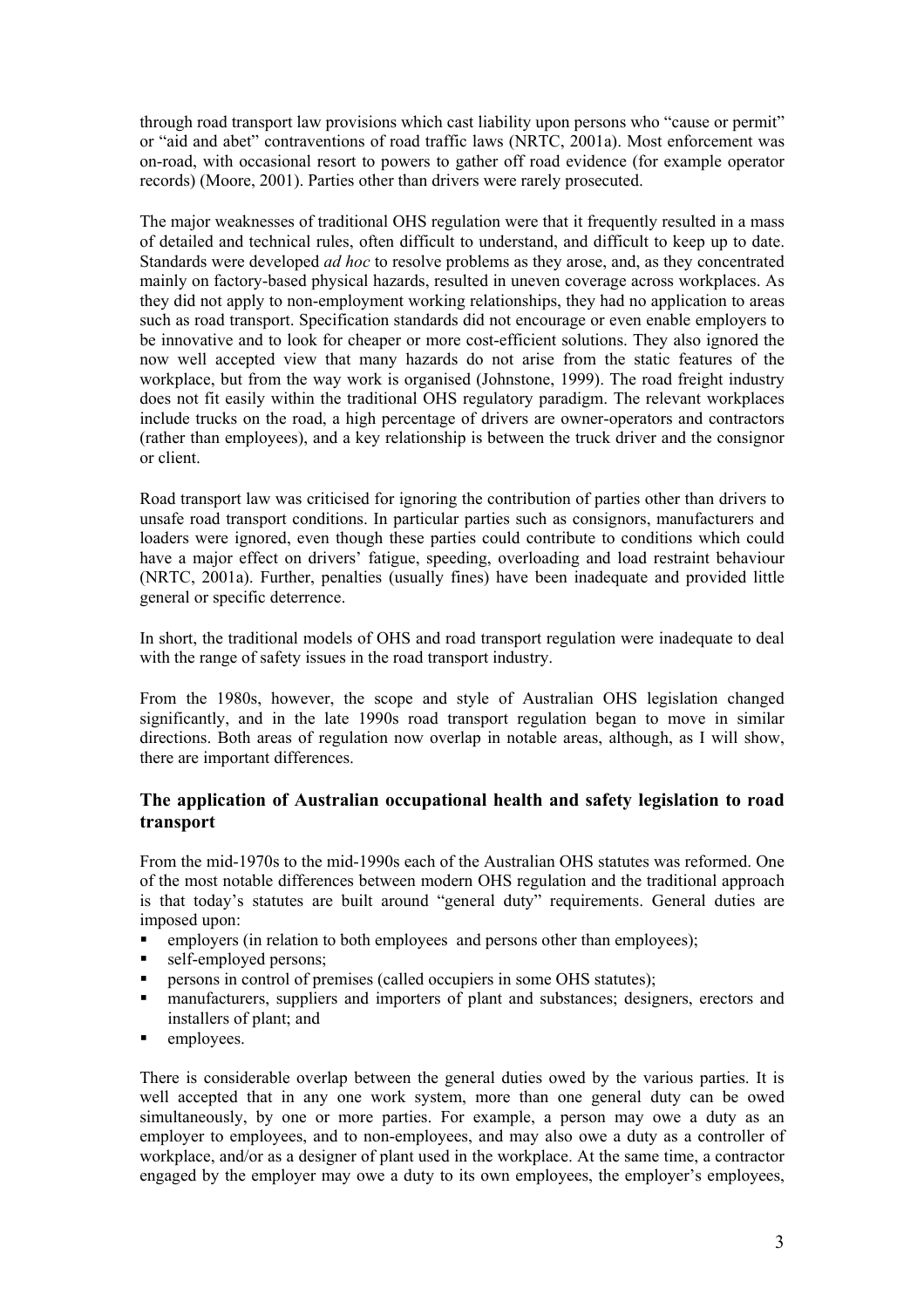and other contractors and their employees. The fact that one person has breached a general duty does not provide a defence for a second person charged with a contravention of another general duty based on the same facts.

In short, as I will show in this paper, the OHS statutes provide for a "chain of responsibility" very similar to the provisions to be found under the road transport regulations in most jurisdictions – that is, it imposes duties on a range of parties involved in the road trucking contractual chain. I will also show that because of the "generality" of the general duties, the OHS statutes have a broader reach than the road traffic regulations, and the maximum fines for contraventions are considerably greater than those found in road traffic legislation and the NRTC proposals.

These general duties are supplemented by regulations and codes of practice, which adopt a combination of performance, process and specification standards. "Performance standards" define the duty holder's duty in terms of goals they must achieve, or problems they must solve, and leaves it to the initiative of the duty holder to work out the best and most efficient method for achieving the specified standard. "Process requirements" prescribe a process, or series of steps, that must be followed by a duty holder in managing specific hazards, or OHS generally. A typical example of a process requirement is the hazard identification and risk assessment process incorporated into many OHS regulations and codes of practice. I note in passing that process standards have been introduced in all Australian jurisdictions to regulate manual handling (very important in the road transport industry), hazardous substances, plant, noise and asbestos. These regulations not only introduced process requirements, but they also impose duties on a wide range of parties – designers, suppliers, manufacturers, employers, employees and so on. In other words, they too, adopt a "chain of responsibility" framework. Process-based standards have spawned greater reliance on "documentation requirements". Increasingly OHS statutes are requiring duty holders to document measures they have taken to comply with process-based standards, performance standards and principle-based standards.

Let me illustrate how the general duties operate by describing the employer's duty to employees. An example is section 21(1) of the Victorian *Occupational Health and Safety Act* 1985 (OHSA (Vic)) which provides that "an employer shall provide and maintain so far as is practicable for employees a working environment that is safe and without risks to health." It is well established that this an absolute duty, qualified by "practicability", ("reasonable practicability" in some jurisdictions). A measure is not (reasonably) practicable if a reasonable duty holder, weighing the risk of an accident against the measures (including the technological feasibility and cost of those measures) necessary to eliminate the risk, considers that the risk of injury or disease is insignificantly relevant to the burden of taking the requisite measures. In other words, the duty is breached "if there were practical steps available to [the employer] which, although not taken, would have reduced the risk of foreseeable accident if they had been taken." (*Holmes v Spence* (1993) 5 VIR 119). Whether something is "reasonably practicable" is determined by an objective test - that is, what a reasonable employer would have done in the circumstances, based on all available knowledge in the industry, and in regulations, codes of practice, Australian Standards, other standards and articles in trade journals (*R v Australian Char Pty Ltd* (1996) 64 IR 387).

In all Australian jurisdictions except New South Wales and Queensland, the prosecutor has the onus of proving the practicability of measures. In New South Wales the employer must show that there were no reasonably practicable measures. In Queensland the employer must show that s/he followed the relevant regulation or advisory standard, or, where there is no regulation or advisory standard about exposure to a risk, that s/he chose any appropriate way and took reasonable precautions and exercised proper diligence to prevent the contravention.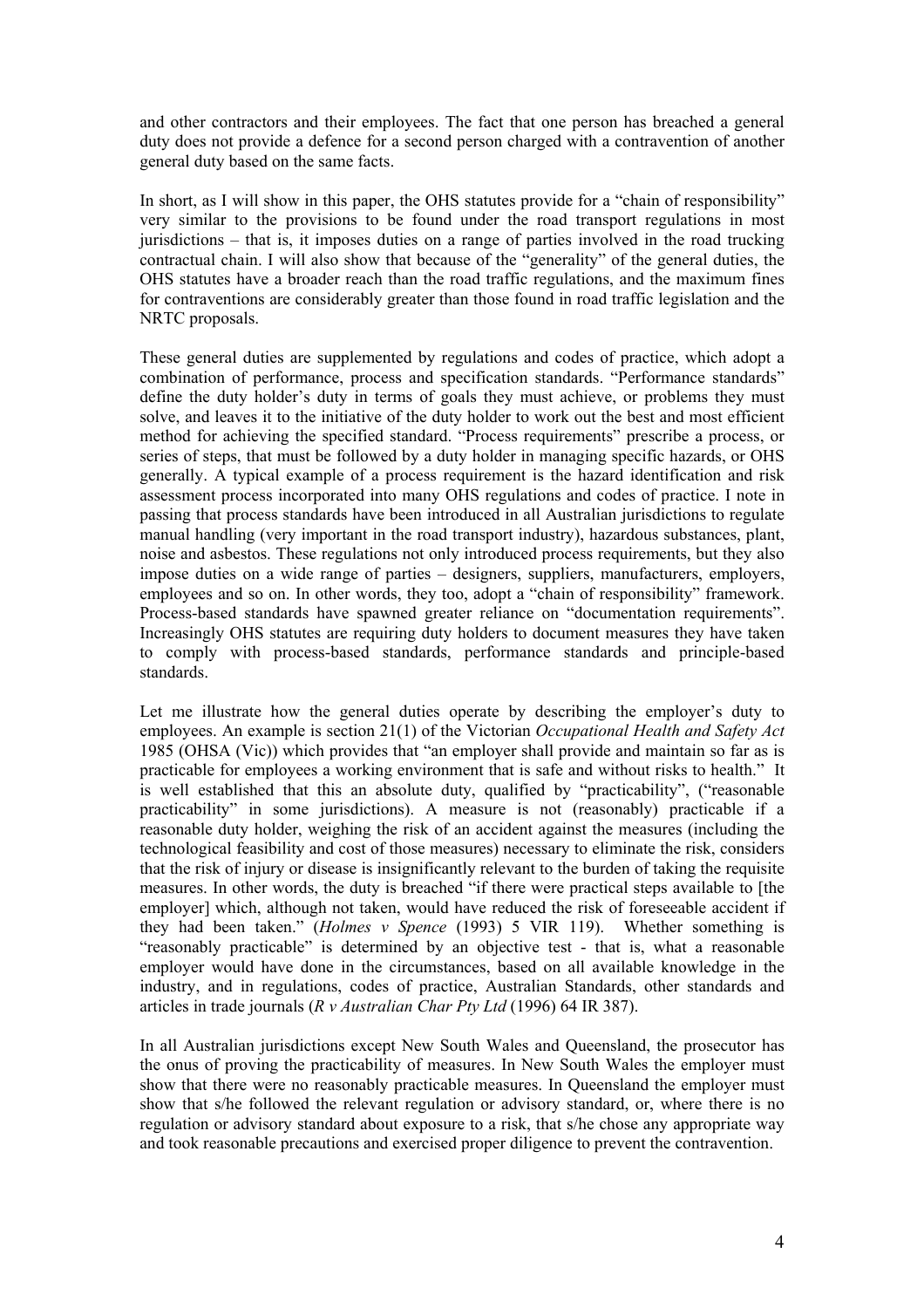The duty is breached if the employer fails to take reasonably practicable measures to reduce a risk of illness or injury, regardless of whether illness or injury actually results from the breach. In implementing its statutory general duty, the employer must anticipate that workers might be careless or inadvertent, and must take steps to prevent an employee from suffering injury as a result of the employee's own negligence or inadvertence (*Holmes v Spence*; *R v Australian Char*).

In short, where road transport companies carry out their operations using their own employee truck drivers, then the employer's general duty requires the company to ensure that the conditions under which their employee drivers work are, as far as is reasonably practicable, safe and without risks to their health. Technically, an owner operator who incorporates his or her business, so that she or he is one of the controlling shareholders and directors of the company which runs his or her business, can be employed by the company so that the company, as employer, owes a duty to the owner operator as an employee.

Before I move on to the important duty owed by employers and self-employed persons to "others", let me touch briefly on three other duties: (i) the duties imposed on persons in control of workplaces (in some statutes called occupiers); (ii) manufacturers, designers etc; and (iii) employees. All three might be relevant in the freight industry, or in relation to workers who are not "employees".

The duty imposed upon occupiers generally requires the occupier, a person "who has the management or control of the workplace", to ensure that the workplace, and the means of access to and egress from the workplace, are safe and without risks to health so far as is practicable. Clearly this section would, for example, apply to a consignor of goods in relation to the working conditions of truck drivers and persons loading/unloading the truck on the consignor's premises.

The OHS statutes also place a general duty upon the designers of plant, and the manufacturers, importers and suppliers of plant and substances for use at the workplace to ensure that, so far as is practicable, plant and substances are safe and without risks to health "when properly used"; that they are adequately tested; and accompanied by adequate information to ensure that they can be used safely and without risks to health.

The statutes also impose a duty on an employee to take reasonable care for her or his own health and safety, and the health and safety of other persons who may be affected by the employee's acts or omissions at the workplace. This duty would be applicable, for example, to truck drivers and persons unloading trucks.

In relation to the road transport industry, the most important general duty is that owed by employers and self-employed persons to persons other than employees. For example, section 22 of the OHSA(Vic) provides that "every employer and self-employed person shall ensure so far as is practicable that persons (other than the employees of the employer or self-employed persons) are not exposed to risks to their health or safety arising from the conduct of the undertaking of the employer or self-employed person." Similar provisions are to be found in Queensland, New South Wales and the ACT, although sections 8(2) and 9 of the New South Wales *Occupational Health and Safety Act* 2000 (OHSA(NSW)) specify that the duty only applies to non-employees "while they are *at*" the employer or self-employed person's place of work.

Like the employer's duty to employees, the duties to non-employees are absolute duties, qualified by the concept of (reasonable) practicability. Rather than being restricted to the employment relationship, the duties to non-employees in Victoria, NSW, Queensland, and the ACT are qualified by a nexus with the "conduct of the undertaking".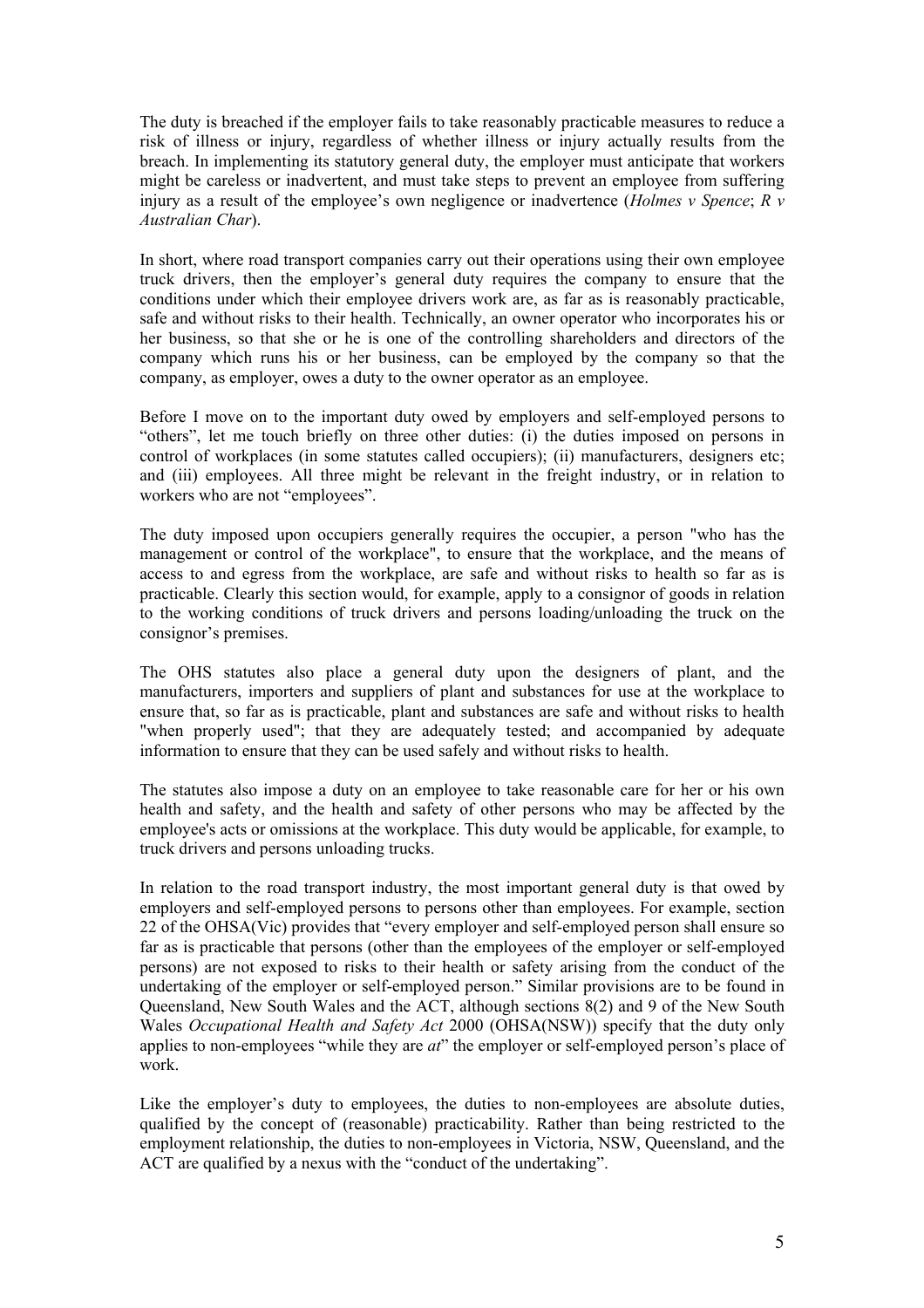Rather than building the duty to others around the concept of "the conduct of the undertaking", section 22 of the *Occupational Health, Safety and Welfare Act* 1984 (SA) (OHSWA(SA)) and section 21 of the *Occupational Safety and Health Act* 1986 (WA) (( OSHA(WA)) couch the duty in terms of "reasonable care", to "avoid adversely affecting" the health and safety of others "by an act or omission at work" (OHSWA (SA)) and to "ensure that the health and safety" of another person is "not adversely affected wholly or in part as a result of work in which [the employer] or any of his employees is engaged" (OSHA (WA)). Section 9(3) of the *Workplace Health and Safety Act 1995* (Tas) (WHSA (Tas)) provides that an employer "must ensure so far as is reasonably practicable that the health and safety of any person, other than an employee of the employer or a contractor or any person employed or engaged by a contractor, is not adversely affected as a result of the work carried on at a workplace."

It is important to note that the duties to non-employees do not make any distinctions as to how persons come to be involved in the undertaking or come to be at or near the workplace. The category "persons other than employees" can include a wide range of persons and business organisations, including customers in retail outlets, students in educational institutions, salespeople, contractors and other workers, government inspectors visiting business establishments and neighbouring members of the public. In the road transport industry it also includes truck drivers carrying loads for consignors, and owner-drivers engaged by a trucking company to do work for a consignor.

It is quite clear that the courts have interpreted these general duties to others very broadly. For example, in interpreting the expression "exposed to risks" found in the OHSA(Vic), the English Court of Appeal in *R v Board of Trustees of the Science Museum* [1993] ICR 876 said that the ordinary meaning of the word "'risks' conveys the idea of a possibility of danger, … The word 'exposed' simply makes it clear that the section is concerned with persons potentially affected by the risks." In other words, for a contravention to occur the person owed the duty does not have to suffer actual injury or ill-health, but rather need only be exposed to a significant risk of injury or ill-health. In the *Science Museum* case, for example, the prosecutor was not required to show that members of the public within 450 metres of the museum actually inhaled the bacteria, or that there were bacteria were there to be inhaled. It was sufficient that there was a risk of the bacteria being in that 450 metre range. *Whittaker v Delmina Pty Ltd* (1998) 87 IR 268, confirmed the scope of the duty to non-employees in section 22 of the OHSA(Vic). Hansen J said that the section "applies to potential risks to health or safety that arise from the conduct of an undertaking even if those risks may be present or operate outside the place at which the undertaking is conducted." This is not the case in New South Wales, because of the geographical restriction in sections 8(2) and 9 of the OHSA(NSW) discussed above. The OHSA(ACT) contains similar geographical restrictions.

Most interesting is the application of these provisions to contractors. In *R v Associated Octel Co Ltd* [1996] 4 All ER 846 the English House of Lords held that if work conducted by a contractor falls within the conduct of an employer or self-employed person's undertaking (see below), the employer or self-employed person is under a duty to exercise control over the activity, and to ensure that it is done without exposing non-employees to risk. Lord Hoffman (at 850-851) held that the provision imposes:

"a duty upon the employer [or self-employed person] himself. That duty is defined by reference to a certain kind of activity, namely, the conduct by the employer [or self-employed person] of his undertaking*.* It is indifferent to the nature of the contractual relationships by which the employer chooses to conduct it. … [A] person conducting his own undertaking is free to decide how he will do so. Section 3 [of the British Act] requires the employer [or self-employed person] to [conduct his undertaking] in a way which, subject to all reasonable practicability, does not create risks to people's health and safety. If, therefore, the employer engages an independent contractor to do work which forms part of the employer's undertaking, he must stipulate for whatever conditions are needed to avoid those risks and are reasonably practicable. … The employer must take reasonably practical steps to avoid risks to the contractor's servants which arise, not merely from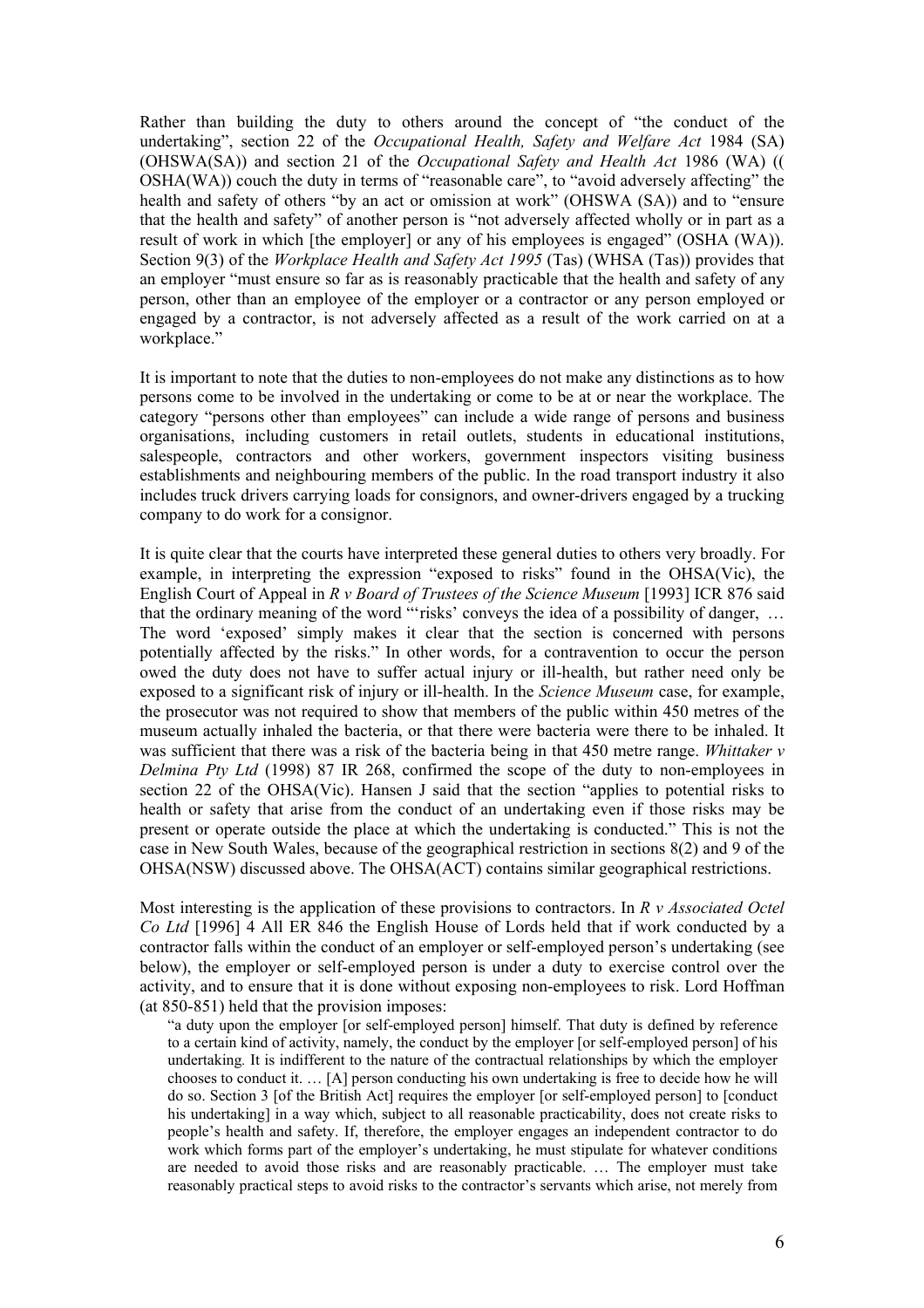the physical state of the premises … but also from the inadequacy of the arrangements which the employer makes with the contractors for how they will do the work."

The conduct of the employer's or self-employed person's undertaking is not limited to the operation of industrial processes, and includes ancillary matters, such as cleaning, repairing and maintaining the plant, obtaining supplies and making deliveries (*Associated Octel* at 851- 852; *R v Mara* [1987] 1 WLR 87) as well as trading, and supplying and selling to customers (*Sterling-Winthrop Group Limited v Allen* (1987) SCCR 25). The courts (see *Associated Octel*) have rejected the argument that an activity carried out by an independent contractor is not part of the conduct of the undertaking if the employer or self-employed person engaging the contractor does not have control over the activity. Hansen J in *Delmina* said that the expression "conduct of the undertaking":

is broad in its meaning. In my view, such a broad expression has been used deliberately to ensure that the section is effective to impose the duty it states. It may have been thought that the word "workplace" had a narrower meaning. … The word ["undertaking"] must take its meaning from the context in which it is used. In my view it means the business or enterprise of the employer … and the word "conduct" refers to the activity or what is done in the course of carrying on the business or enterprise. A business or enterprise … may be seen to be conducting its operation, performing work or providing services at one or more places, permanent or temporary and whether or not possessing a defined physical boundary. The circumstances may be as infinite as they may be variable. Although such a place may be, and often will be, a workplace as defined [by section 4 of the OHSA(Vic)] it seems to me that the legislature has chosen not to use that word and, rather, to use an expression of breadth and possibly of wider application. I am of the view that this was deliberate and that the word "undertaking" should not be read as synonymous with "workplace". It is neither helpful nor necessary to do so.

The courts have also taken a tough approach to the implementation of the general duties. They have held that the employer's duty is non-delegable, and the employer is personally, not vicariously, liable under its duty to employees and non-employees: *R v British Steel plc* [1995] IRLR 310; *R v Associated Octel*; and *R v Gateway Foodmarkets Ltd* [1997] 3 All ER 78. The employer cannot simply establish "a formal or idealised system, sometimes known as a 'paper system'. The system at issue is the actual system of work": *Inspector Schultz v The Council of the City of Tamworth trading as Tamworth City Abbattoir* (1994-5) 58 IR 221 at 226-227. The employer must ensure that its OHS policies and procedures are fully implemented. "Paper systems are not enough": *Sydney City Council v Coulson* (1987) 21 IR 477, following *Barcock v Brighton Corporation* [1949] 1 KB 339 at 343 *per* Hilbery J. The English courts have, however, left open the possibility that an employer which has otherwise exercised all proper precautions might not be liable for casual negligence on the part of low level employees or of contractors, where the company had adequately supervised the employees or contractors. This is not a new principle, but an application of the practicability qualification: see *R v Nelson Group Services Ltd (Maintenance)* [1998] 4 All ER 331 (CA).

An important point to re-emphasise, however, is that the provisions outlining the employer's duty to others vary in content from jurisdiction to jurisdiction. In Victoria and Queensland there seems little doubt that all trucking activities (including consignment and transport arrangements affecting driver behaviour) would form part of the "conduct of the undertaking" of a consignor or client of a trucking company or an owner driver. In other words, the transportation of the client or consignor's goods from its premises to other premises would easily come within the meaning of "conduct of the undertaking". Thus, where it can be shown that there is a causal nexus between activities involved in the *conduct of the consignor's undertaking* (scheduling loading of trucks, not taking loading, unloading or local delivery times into account when drawing up schedules, requiring journeys to be done in too short a period of time, requiring drivers to wait for long periods before being loaded with goods, low levels of remuneration, requiring drivers to drive too fast or for long periods without rest etc) and *risks* to the health and safety of drivers (from fatigue, drug use, speeding etc), then prima facie there has been a contravention of the duty. The same argument would not apply in New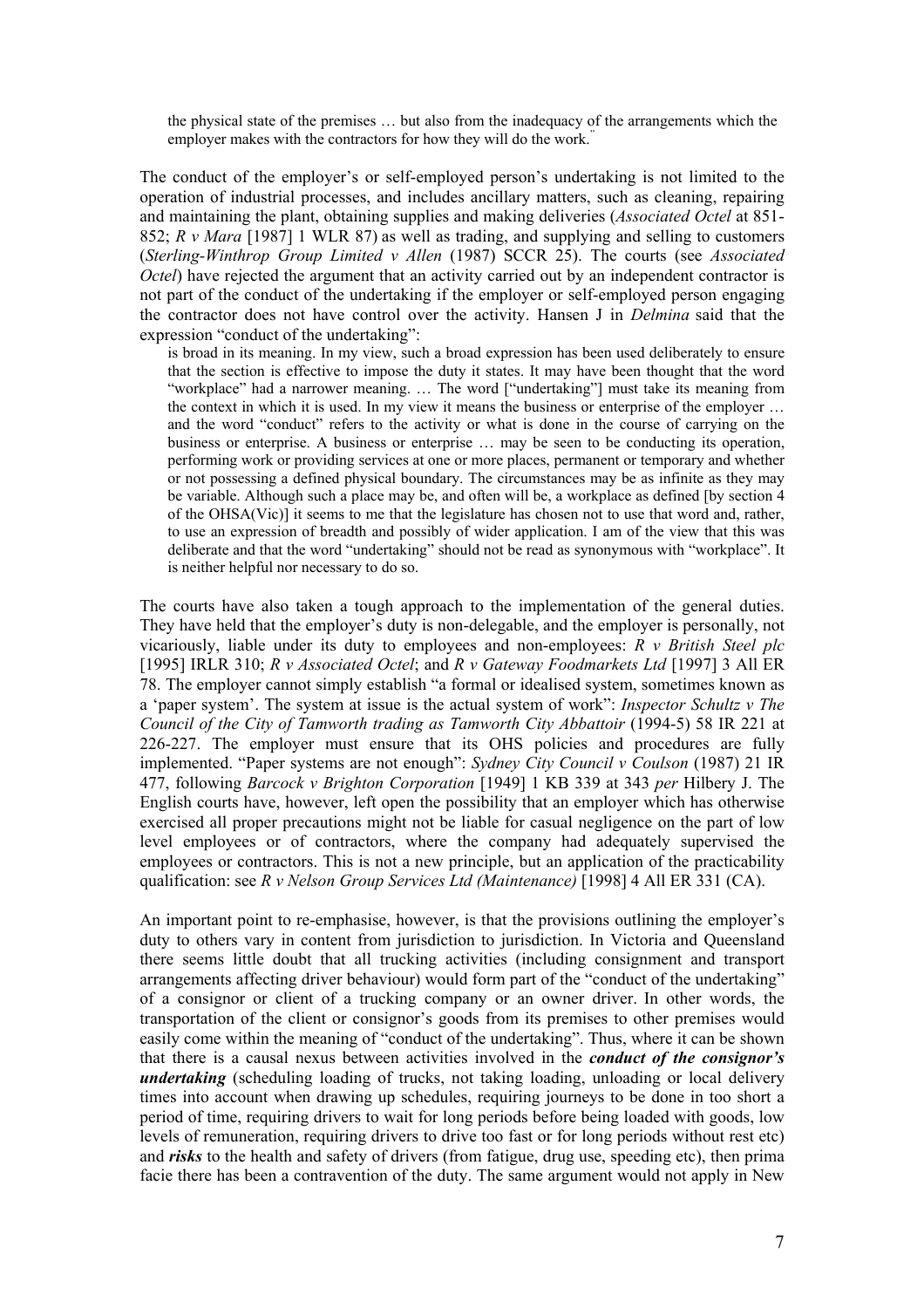South Wales where, as noted above, the duty is only owed to persons while they are *at* the employer's place of work. Section 22 of the OHSWA(SA) arguably would apply to consignment and transport arrangements affecting driving behaviour because they take place because of the employer consignor's "act or omission" at work. Likewise section 21 of the OSHA(WA) will probably apply to consignors because it covers conditions imposed upon drivers who are "affected wholly or in part as a result of work in which [the employer or selfemployed person] or any of his employees is engaged."

The duty to others in all jurisdictions would apply to owner-drivers themselves, and would require them to take care for the safety of others (other road users, pedestrians and members of the public) while they are driving their trucks.

Finally it should be noted that the general duties of employers to employees and to persons other than employees are very broad, and require a systematic approach to OHS management. For example, Hill J in the New South Wales Industrial Relations Commission, in *WorkCover Authority of New South Wales v Atco Controls Pty Ltd* (1998) IR 80 at 85 noted that the general duty required "employers to exercise abundant caution, maintain constant vigilance and take all practicable precautions to ensure safety…" Further,

"It is essential that the approach be a proactive and not a reactive one; employers should be on the offensive to search for, detect and eliminate, so far as is reasonably practicable, any possible areas of risk to safety, health and welfare which may exist or occur from time to time in the workplace."

#### **New Road Traffic proposals – chain of responsibility**

As I showed in the previous section, the extension of the coverage of OHS legislation to road transport has been significant. Recent reforms to national road transport laws proposed by the NRTC have a similar reach, and aim to "ensure that all who exercise control over conduct which affects compliance, have responsibility, and should be made accountable for failure to discharge that responsibility. This includes primary producers, miners, manufacturers, retailers, importers, exporters, … and other parties involved in road freight" (NRTC, 2001a: 2). The principle behind the NRTC's chain of responsibility is that "any party who has control in a transport operation can be held responsible and may be made legally liable" (NRTC, 2001a: 2). For the first time, Australian road traffic regulation is imposing specific responsibilities on "off road" parties.

This proposed "chain of responsibility" legislation will clearly identify the responsibilities of the various parties, make it clear from the outset what these duties are, and hold them legally accountable for breach of these responsibilities (McIntyre, 2000: 32). The approach applies to all road transport offences in Dangerous Goods and Driving Hours Regulations, and in provisions being proposed for mass, dimension and load restraint requirements.

For example, under the *Road Transport Reform (Dangerous Goods) Act* 1995 and Regulations 1997 *consignors* have a duty not to consign dangerous goods for transport by road if the consignor knows or reasonably ought to know that any of the requirements relating to packaging, tank or container, equipment, stowage or segregation of goods, information, documentation or licensing is not complied with.

Various duties in relation to safe packaging and appropriate marking of goods for transport by road are imposed upon *packers*; and on *loaders* in relation to the safe loading of dangerous goods in approved tanks or containers and in packages that can safely be transported by road.

*Drivers* have a duty not to drive a vehicle transporting dangerous goods if the driver knows or ought reasonably to know that any of the requirements relating to packaging, tank or container, equipment, stowage or segregation of goods, information, documentation or licensing have not been complied with.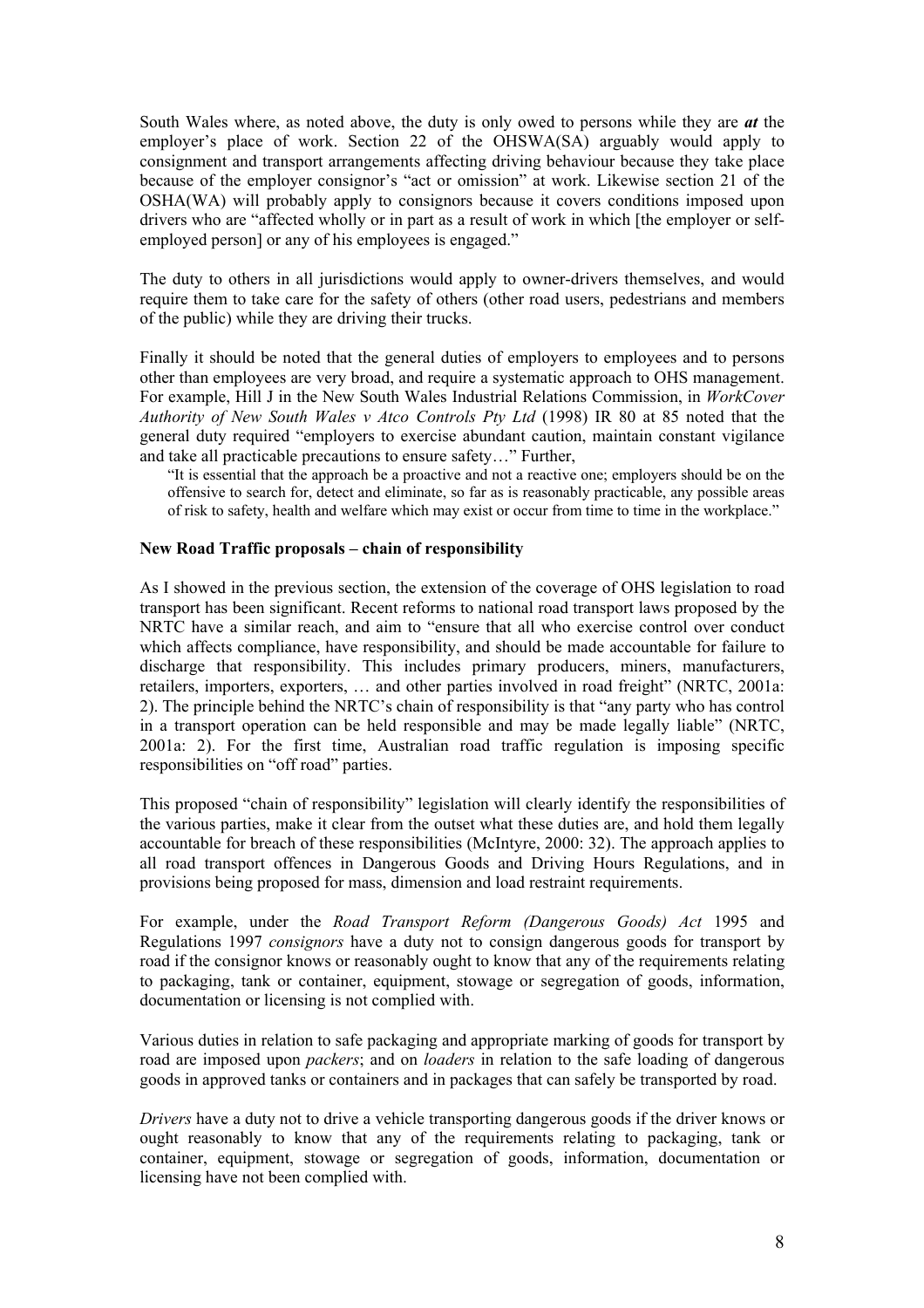Various duties are imposed upon *owners* of a vehicle not to use a tank, vehicle or equipment to transport dangerous goods unless the tank is approved, the vehicle and equipment comply with requirements, and the vehicle is insured.

A *prime contractor* owes duties not to transport goods by road if the contractor knows or reasonably ought to know that any of the requirements relating to packaging, tank or container, equipment, stowage or segregation of goods, information, documentation or licensing are not complied with. The contractor also has a duty to comply with vehicle, insurance and route requirements.

A *manufacturer* of tanks or containers for the transport of dangerous goods has a duty not to manufacture a tank or container other than in accordance with approved design, and must attach a compliance plate to the tank in accordance with requirements.

An *occupier* of premises from which dangerous goods are transported must ensure that the transfer of dangerous goods is in accordance with requirements, and must maintain and inspect hose assemblies and keep specified records.

A similar approach is taken in the *Road Transport Reform (Driving Hours) Regulations* 1999. The regulations provide for *driver* offences where drivers' total driving times over a relevant period exceed maximum driving times (12 hours driving per 24 hours, and 72 hours driving a week); total work times over a relevant period exceed specified maximum work times (14 hours in 24 hours); and where drivers fail to take required minimum rest times.

These provisions do not apply to heavy truck drivers who are registered as driver participants, or are employed by employers registered as an employer participant, in a Transitional Fatigue Management Scheme (TFMS). *Drivers* registered in a TFMS commit an offence if they exceed the maximum driving and work times; or fail to take the minimum rest times. *Selfemployed drivers* are required to manage their driving, and keep proper records. The regulations also provide for medical examinations. Obligations are also imposed upon *employers* who are registered as an employer participant in TFMS (including a "general obligation" to manage heavy truck drivers so that they can comply with their obligations).

*Drivers* are required to keep driving records (eg logbooks) for non-local work (ie work outside a 100km radius from the driver's base), and *employers* or *drivers* or *self-employed drivers* must keep driving records for local work. There is also provision for inspections of driving records; for employed drivers to provide their employers with copies of records of non-local driving work; for the keeping of driving records; and for offences pertaining to driving records.

The regulations set out a series of extended offences upon:

- (i) "*persons*" who request, require or direct, directly or indirectly, a driver to do something if the person knows or reasonably ought to know that by complying the driver would be likely to commit a "core driving offence" (an expression which includes offences relating to maximum driving and work times, and minimum rest times), a driving record offence or a speeding offence;
- (ii) *consignors* (defined to be a person who engages another directly or through an agent to transport goods or persons by road, and who has possession of the goods before they are transported and is not the employer of the truck driver), not to engage someone to transport goods etc if the consignor knows or ought reasonably to know that by complying with an express or implied condition of the engagement the driver would be likely to commit a core driving offence, a driving record offence or a speeding offence;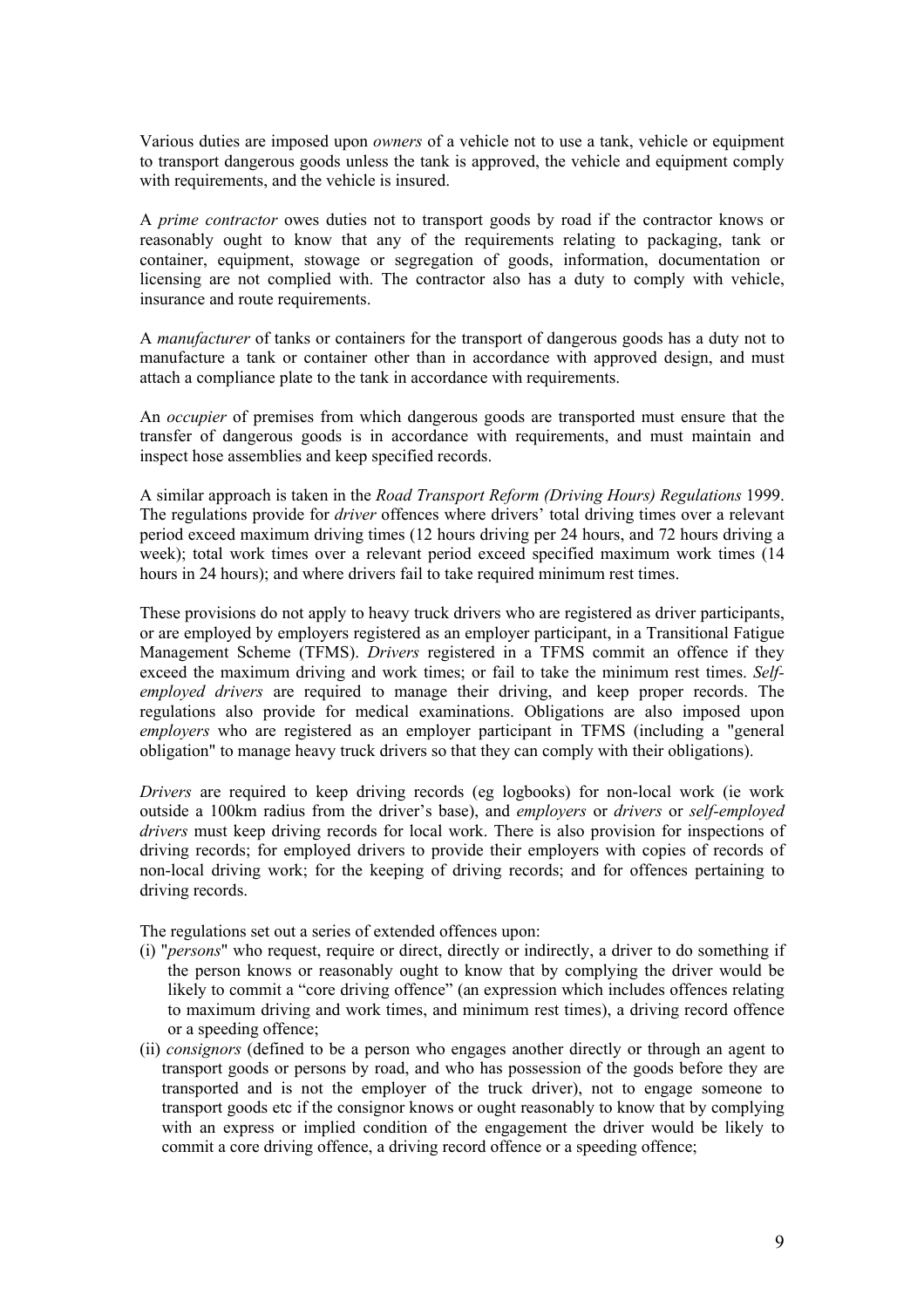- (iii) a special obligation on *employers* not to allow a driver to drive a truck if the employer knows or ought reasonably to know that by driving the vehicle the driver would be likely to commit a core driving offence;
- (iv) more specific obligations on *employers* and *responsible employees* of employers not to roster, schedule etc driving, rest or work time of an employed driver if the employer etc knows or ought reasonably to know that in complying with the roster etc the driver would be likely to commit a core driving offence.

These provisions which, I understand, apply in Queensland, New South Wales, Tasmania, Victoria and South Australia, are not drafted in the same style as the modern Australian OHS statutes, which, as noted above, combine general duty provisions with performance (specified goals to be achieved) and process-based (usually hazard identification and risk assessment and control) regulations. The provisions are narrower in scope, more akin to the old-style prescriptive OHS obligations which preceded the modern, Robens-style enactments. It seems to me, in fact, that compliance with these prescriptive requirements would not necessarily mean that a driver, consignor or transport company is complying with the general duties of care under the OHS statutes (see Moore, 2001).

It should be noted, however, that there has been discussion of introducing a Fatigue Management Program approach, which would free companies from compliance with prescriptive driving, work and rest limits, and would instead require operators to demonstrate that they had implemented systems properly to manage driver fatigue.

However, at present none of the driving hours provisions outlined approximate the general duty provisions in the OHS legislation, although the consignor duty comes closest, and in New South Wales is more extensive in the driver fatigue regulations than is section 8(2) of the OHSA(NSW) because it is not, unlike section 8(2) confined to the consignor's workplace (see above). The consignor duty, though, is limited the express or implied conditions of the engagement which induce the driver to commit certain road transport offences, and does not impose a general duty of care upon the consignor to ensure the safety of truck drivers engaged. In addition, as noted above, the extended offences require evidence of subjective or constructive knowledge, which has provided to be an impediment to their enforcement. The OHSA(NSW) general duties, on the other hand, are absolute liability offences, subject only to reasonable practicability.

I believe that the Driving Hours Regulations are being reviewed to provide stronger chain of responsibility provisions.

The proposed *Management of Speeding Heavy Vehicles Policy* provides that carriers and operators (persons who control the use of a vehicle for transport of the load) must manage vehicles and drivers to ensure that vehicles are not driven 15km/h or more above the speed limit.

The proposed National laws for heavy vehicle mass, dimension and load restraint impose duties upon *consignors, loaders, drivers, carriers* and *operators* to take reasonable steps to prevent a contravention of the heavy vehicle mass, dimension and load restraint requirements. *Consignors* have a further duty not to contravene the safe working limits of freight containers. These parties and *packers* have a duty to take reasonable steps not to provide any false or misleading transport documentation or false or misleading information about the goods, container etc. *Receivers* (persons paying for the goods and taking possession of the load) have a duty to not knowingly or recklessly engage in any conduct inducing or rewarding a breach of the heavy vehicle mass, dimension and load restraint requirements.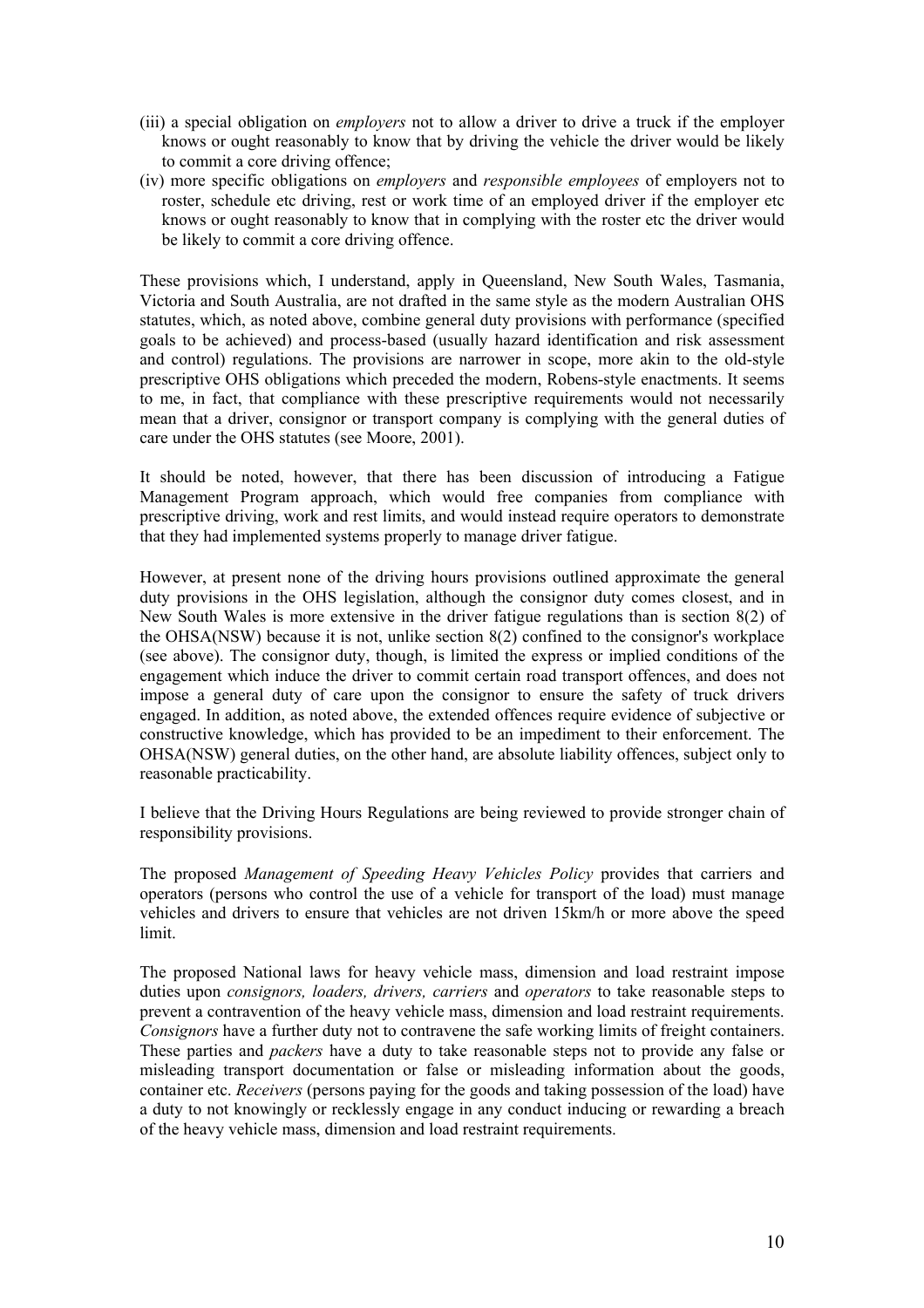Other provisions, based on the chain of responsibility model, will be developed for vehicle standards and condition, and vehicle speed.

As the OHS statutes have already demonstrated, the "chain of responsibility" approach is clearly an appropriate way of regulating health and safety issues where activities are influenced by a series of parties in a contractual chain. The provisions in the OHS statutes appear to me to be more far reaching than the road traffic chain of responsibility provisions. Their generality is an advantage, in that they will apply to new work methods, and work arrangements, even those not anticipated by the regulator at the time of the enactment of the legislation. As the case law makes clear, they also institutionalise a systematic risk management approach to the management of OHS. The disadvantage of the OHS general duties is that their generality makes them difficult to understand and implement by duty holders who are not well-enough resourced to seek detailed advice.

#### **Sanctions**

All of the modern Australian OHS statutes provide OHS inspectors with the power to enter a workplace (usually defined in the OHS statutes as a place were employees or self-employed persons work) for the purposes of the OHS Act. Inspectors are given very broad inspection powers, including the power to inspect the workplace and interview any person, to require the production of, and to inspect, any document, to carry out tests, and take samples, measurements, photographs etc. Inspectors can seek the assistance of any other person. Employers, employees and others at the workplace are usually obliged to co-operate with and assist the inspector, and all of the OHS statutes make it an offence for a person to obstruct or interfere with an inspector's exercise of his or her powers. See generally Johnstone, 1997: chapter 8.

All of the reformed OHS statutes now give inspectors broader enforcement powers than was the case under the traditional OHS statutes. An *improvement notice* may be issued where the inspector is of the opinion that any person is contravening any provision of the Act or regulations, or has contravened such a provision and the contravention is likely to be repeated. The notice should specify the contravened provision, and a date by which there should be compliance with the notice. A *prohibition notice* may be issued where the inspector is of the opinion that there is an immediate risk to the health and safety of any person. The person to whom the prohibition notice is issued is then prohibited from carrying out the activity until the matter has been remedied. A failure to comply with the terms of the improvement or prohibition notice is an offence. In most jurisdictions the person issued with the notice can appeal to an industrial tribunal to have the notice reviewed. In the remaining jurisdictions, the review process is conducted internally within the inspectorate.

In New South Wales, an inspector may also issue an "investigation notice" to an occupier of a premises to stop the use or movement of, or interference with, any plant, substance or thing that is specified in the notice; and to take measures to prevent the disturbance of any plant, substance or thing. In other jurisdictions inspectors are given similar powers, but in a less formal manner (see Johnstone, 1997: 347-54). In New South Wales, Queensland, the Northern Territory and Tasmania inspectors may also issue *infringement notices* or, in New South Wales, *penalty notices* (on-the-spot-fines). In the Northern Territory infringement notices may be issued for any offence under the Act. In New South Wales *penalty notices* can only be issued in relation to a limited range of offences, including a breach of the employee's duty of care, a breach of the employer's duty to consult with employees about OHS, failure to report a reportable injury to the inspectorate, failure to comply with improvement and investigation notices, failure to provide adequate first aid facilities and others. The maximum penalties are \$550-\$600 for employers and \$1100-\$1500 for non-compliance with an improvement notice. Penalty notices for contraventions of the new risk management provisions in regulations are \$1000. In Queensland *infringement notices* can be issued for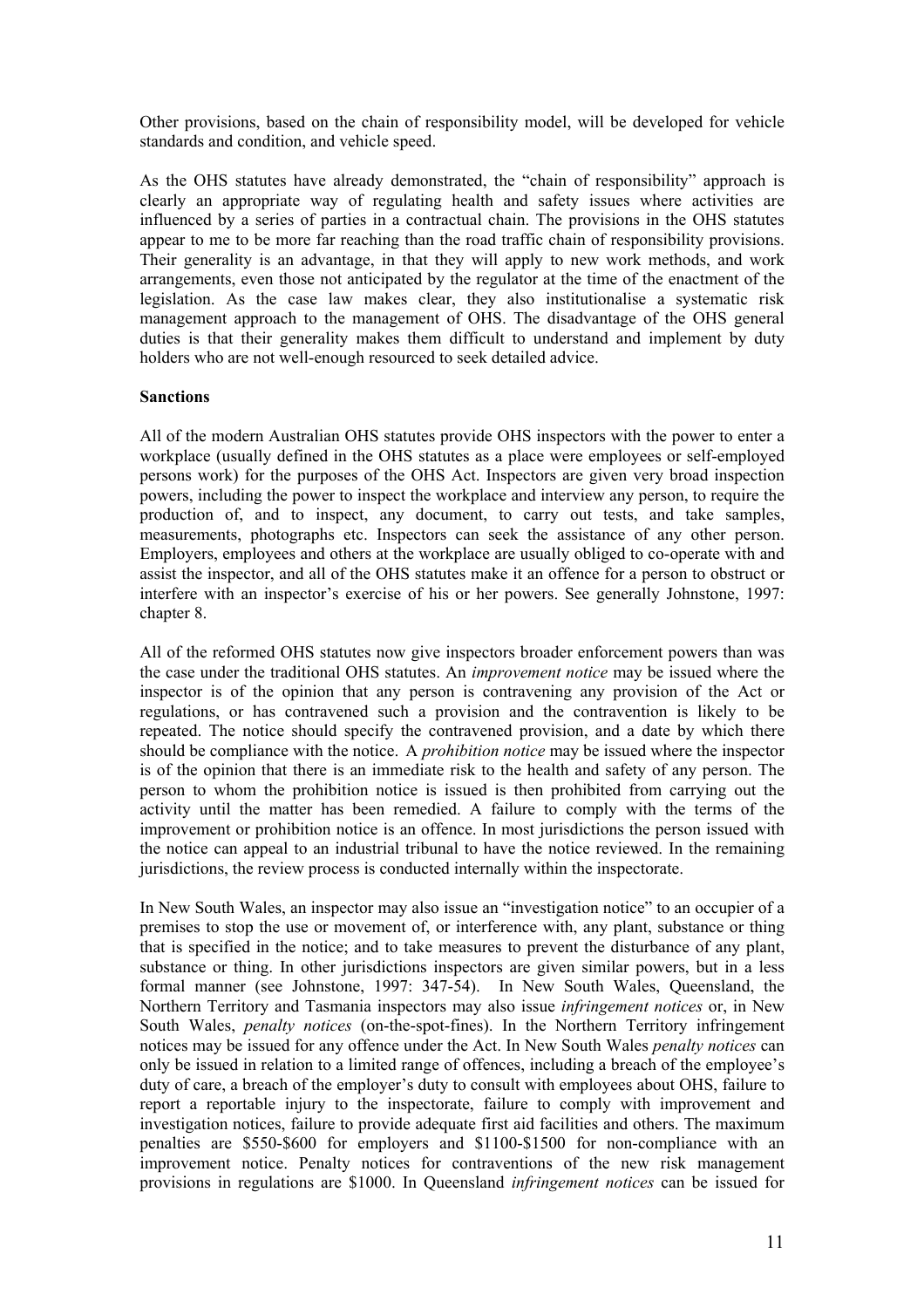non-compliance with an improvement notice, and for a range of offences against the documentation standards in the regulations, including a failure to have prepared a work plan prior to the commencement of construction work. The maximum fine in Queensland is \$375 for a corporation and \$225 for an individual.

Each of the OHS statutes empowers the OHS inspectorate to initiate prosecutions for contraventions of the OHS statutes. In each state and in the Northern Territory, provision is made for the prosecution of responsible corporate officers, as well as the duty holder corporation. For example, 26 of the OHSA(NSW) provides that when a corporation contravenes any provision in the Act, including a general duty, each manager and director of the company is taken to have contravened the same provision unless that person satisfies the court that s/he was not in a position to influence the conduct of the corporation in relation to the contravention, or, being in such a position, used all due diligence to prevent the contravention by the corporation. Similar provisions are found in Queensland. The model adopted in Victoria, Western Australia and the Northern Territory is slightly different, and requires proof of the consent, connivance or wilful neglect of the corporate officer. South Australia and Tasmania adopt yet another model, requiring a corporation to appoint officers responsible for OHS.

Most prosecutions are conducted before Magistrates Courts, but there is provision in states like New South Wales and Victoria for offences to be prosecuted before higher level courts (for example the Industrial Relations Commission of New South Wales, the Victorian County Court, and even the Supreme Court of Victoria, as the *ESSO* case illustrated). The maximum fines available to the courts have increased significantly over the past ten years. In New South Wales, for example, contraventions of the general duties in sections 8 to 11 of the OHSA(NSW) (the employer's, self-employed persons and designer's, manufacturer's etc duties) are \$550,000 for a corporation (\$825,000 for a further offence) and \$55,000 for an individual (\$82,500 for a further offence). From 1998 the maxima for contraventions of the OHSA(Vic) in Victoria have been \$250,000 for corporations in the County Court (\$100,000 in the Magistrates Court) and \$50,000 for individuals. The court has discretion to increase the penalty by up to \$250,000 for a repeat offence. The maximum fine for a summary offence (contraventions of regulations) is \$40,000 for corporations, and \$10,000 for individuals. Legislation before the Victorian Parliament is proposing dramatic increases to penalties. In Queensland the maximum penalties (where a breach causes death or grievous bodily harm) are \$60,000 or 2 years imprisonment for an individual and \$300,000 for a corporation.

Further, the OHSA(NSW) also provides for other important sanctions, in the form of court orders that the offender take steps necessary to remedy any matter caused by the commission of the offence (section 113), orders that the offender publicise the offence, penalty and related matters (section 115) and orders that offenders undertake OHS projects (section 116). The Act also makes provision for guideline sentences to be made by the Full Bench of the New South Wales Industrial Relations Commission in Court Session.

There are also proposals before the Victorian Parliament to introduce a new crime of industrial manslaughter.

You should also note that the OHS statutes make provision for health and safety representatives and committees to represent worker interests in the workplace. The provisions vary from jurisdiction to jurisdiction (see Johnstone, 1997: chapter 9), and it is beyond the scope of this paper to explore these provisions. I should note, however, that in Victoria, South Australia and the ACT and Commonwealth jurisdictions, health and safety representatives have the power to order provisional improvement notices, and make directions that work cease if the work constitutes an immediate threat to the health and safety of any person. Most jurisdictions have enacted provisions in their OHS statutes to protect employees from discrimination if they raise OHS issues, or participate in OHS activities.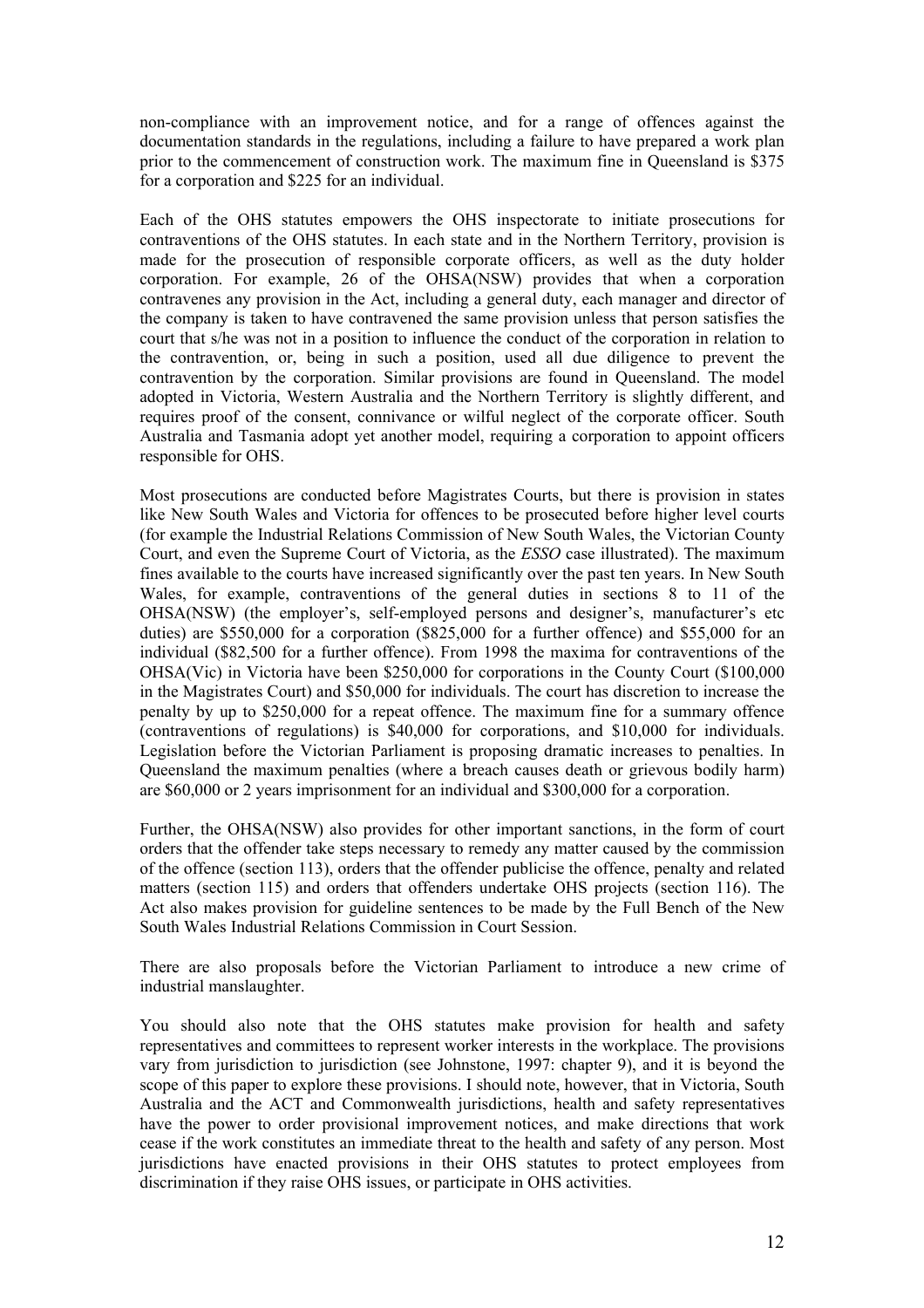#### **The NRTC's Model "General" Compliance and Enforcement Laws**

The NRTC (2001b) has proposed model laws "to secure compliance with heavy vehicle regulations and to support the new national 'chain of responsibility' requirements." It is proposed that these model laws apply to all the heavy vehicle regulations – that is, speeding heavy vehicle offences, vehicle standards offences, mass dimensions and load restraint offences and driving hours offences. They will complement specific provisions that apply to each activity. The new provisions cover a range of enforcement issues.

#### *Appointment and identification of enforcement officers*

Enforcement functions will be performed by police officers and by authorised officers who will be appointed by the road transport authorities. These authorised officers may be drawn from road authorities, OHS inspectorates, environment protection authorities, local government, other government agencies or the private sector.

#### *Powers of enforcement officers and requirements for co-operation*

The powers to be vested in enforcement officers will apparently be broader than powers currently vested in authorised officers from road agencies, and are based on powers exercised in other areas of regulation, such as OHS and environment protection. The powers are designed to enable officers to pursue all relevant parties in the chain of responsibility. The provisions will provide enforcement officers with the power to:

- stop, direct, move and inspect heavy vehicles;
- enter and inspect premises to monitor for compliance;
- enter and inspect premises when an offence is suspected on reasonable grounds;
- enter and search heavy vehicles when an offence is suspected on reasonable grounds;
- require the production of information, documents, records and devices;
- require certain parties to provide their name and address and the identity of other parties in the chain of responsibility; and
- require reasonable assistance.

Consistent with the OHS statutory provisions described above, the new provisions will create a number of new general offences that will apply to any person obstructing, hindering or impersonating enforcement officers, making or providing false or misleading statements or documents to the officers, and failing to provide reasonable assistance to an officer.

#### *Liability of corporate officers, general offences and defences*

When one of the parties in the chain of responsibility is a corporation, and the party contravenes its obligations, a director, company secretary or senior manager may be held personally liable for the breach committed by the body corporate unless they were not in a position to influence or control the body corporate in relation to that contravention, or else have taken reasonable steps and exercised due diligence to prevent the contravention. This proposal is very similar to the current provisions in the OHSA(NSW) for the liability of corporate officers. It will enable enforcement action to be taken against directors who set general policies, and high level managers responsible for rosters and schedules.

This paper has already outlined the specific duties owed by various parties under the chain of responsibility provisions. The proposed general compliance and enforcement provisions provide a number of general offences that apply to any person in the chain. Any person who aids, abets, counsels or procures the commission of an offence by another person will be taken to have committed the offence, even if the principal offender is not prosecuted. Any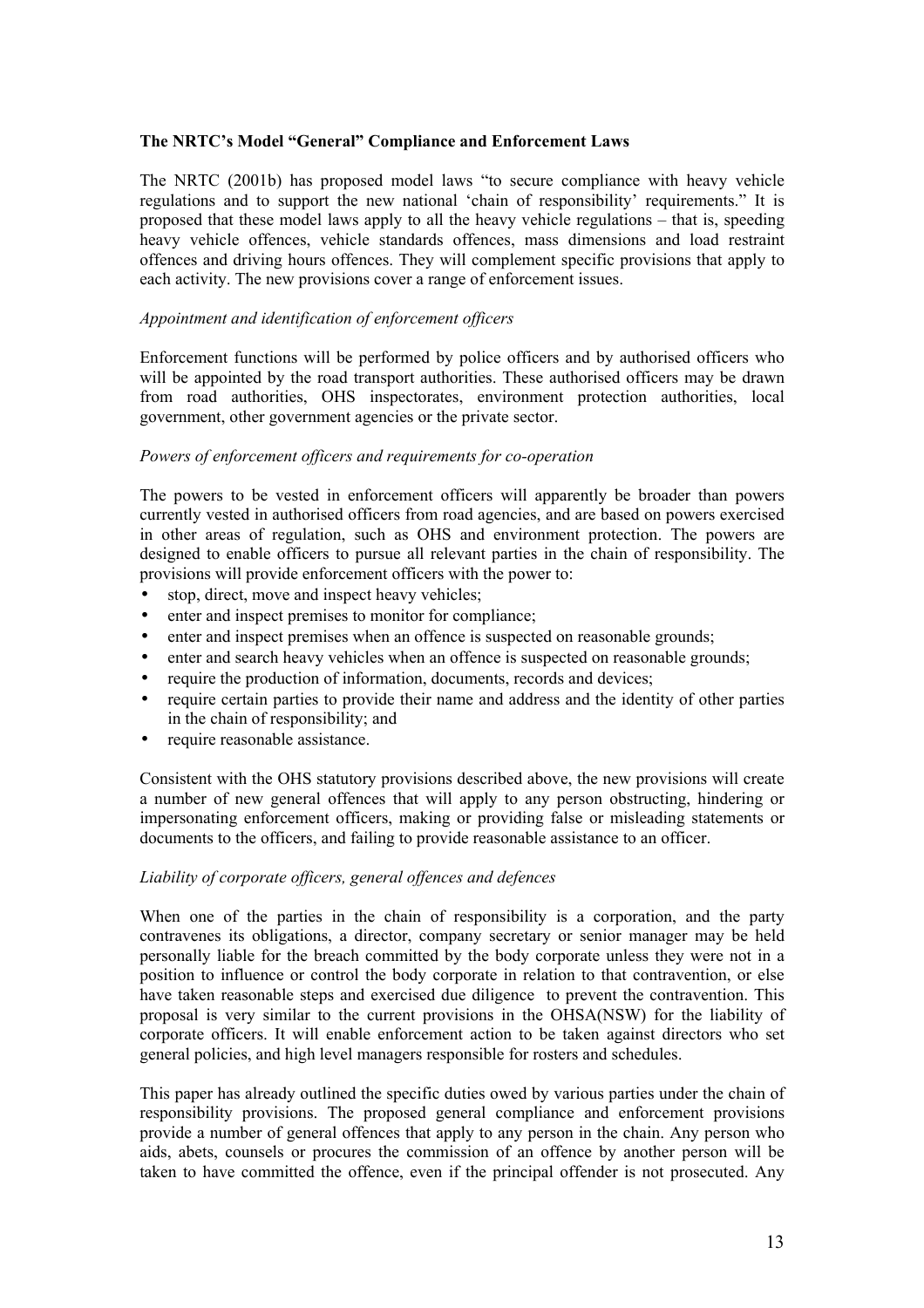person who causes or permits the commission of an offence or coerces, induces or offers an incentive to another person to commit an offence, will also be guilty of an offence. Further, and consistent with the OHS statutes, it will be an offence to discriminate against any person who has reported or raised concerns about road law contraventions.

Further, it is proposed to create a number of legal presumptions and other evidentiary provisions to assist in the investigation of road transport offences and to expedite prosecutions. Essentially this means that official records will be taken to be true and correct, and the defendant challenging the official record will have to lead evidence to prove that the record is incorrect.

General defences will be available to parties. These will include conduct performed under duress, conduct in response to a sudden and extraordinary emergency, and conduct performed in compliance with a direction by an enforcement officer.

#### *Responsive Sanctions and Penalties*

As noted above, traditionally the penalty for road transport offences was a court imposed fine. The level of penalty available and imposed was very low, and the focus was principally on drivers and operators. These two factors reduced the potential deterrent effect of prosecution.

The NRTC's new sanctions and penalties aim to provide greater and more effective deterrence. They distinguish between first-time offenders, and "systematic or persistent" offenders (NRTC, 2000b: 5), and can be tailored to the individual offender, the circumstances of the offence, and the consequences of the offence (risk to safety or increased profits). They can be seen as organised within a hierarchy, and can be used separately or in combination

In ascending order of seriousness, the sanctions that will be available are:

- *improvement notices*, which will give the person issued with the notice at least seven days to remedy the alleged contravention. The notice will be subject to an internal appeal process, and, if necessary, a court appeal process.
- *Formal warnings*, which will be issued if the contravention is minor and the officer believes that the person had taken all reasonable steps to prevent the breach and was unaware of the breach. Formal warnings can be withdrawn and more serious measures taken if further evidence reveals that the offender's record, or the nature of the offence, was more serious than initially believed:
- *Infringement notices*, which may be issued as an alternative to a court prosecution for less serious offences. These penalties will be approximately 20 per cent of the maximum fine available for the offence, and will be the same for individuals and corporations. The maximum penalty for an infringement notice appears to be \$600. The issue of a notice will preclude the possibility of a prosecution for the contravention, and will not constitute conviction. The record of the notice will, however, be used to aid a court in determining in later proceedings whether the persons was a systematic and persistent offender (see below);
- *Fines*, which will be available for any offence. The maximum fine for a corporation will be five times the maximum for an individual. The level of fines ranges between \$500 and \$5000 for individuals (\$2500 and \$25,000 for corporations). There is, however, also a maximum fine of \$10,000 (\$50,000 for a corporation) for a receiver knowingly or recklessly inducing or rewarding a contravention of the heavy vehicle mass, dimension and load restraint requirements, plus up to \$200 for every one per cent over 120 per cent overloading. Further, maximum fines double for second and subsequent contraventions of the heavy vehicle mass, dimension and load restraint requirements;
- *Commercial benefits penalties*, which will be up to three times the amount calculated to be the commercial benefit that would have been derived from the offence.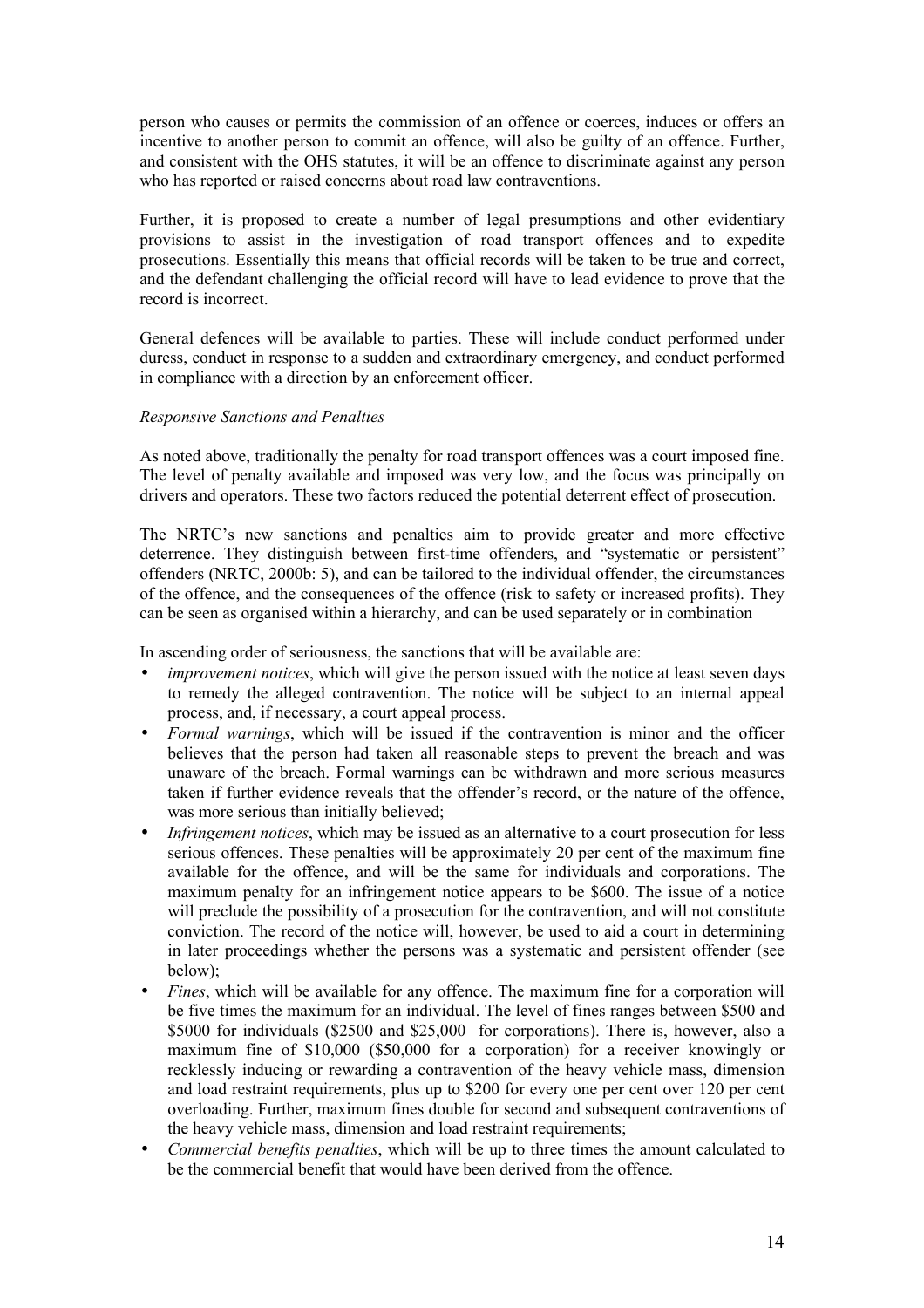- *Restitutionary orders,* which may be made on the application of a road authority for loss or damage to infrastructure caused by an offender.
- *Supervisory intervention orders*, which may be made against a person found by the court to be a systematic and persistent offender, if the court is satisfied that the making of such an order will improve the ability or willingness of the person to comply with road transport laws. Such an order may direct the offender (i) to undertake acts to improve compliance (for example retraining staff, appointing a compliance auditor, obtaining expert advice, implementing operational changes and publishing compliance reports); (ii) report or disclose information on compliance enforcement; and (iii) conduct specific operations subject to the directions of the authority. The order cannot be made for greater than one year, and may be imposed with another order.
- *Orders affecting driver licence or vehicle registration*, where, for more serious offences, the court can modify, suspend or cancel the registration of the vehicle for which the offender is the registered operator, or the licence of a driver. The Speeding Heavy Vehicles Policy operates on a "three strikes and you are out policy". Operators of heavy vehicles detected speeding in excess of 15 km/h above the open road speed limit will first be warned, then will have a speed limiter fitted, and will have their registration suspended for 28 days or three months for a third offence.
- *Prohibition orders*, which will be available against systematic and persistent offenders for whom no other penalty is adequate. The court may prohibit any involvement in the road transport industry (for example operating a particular type of vehicle, or being a corporate officer of a corporation operating a heavy vehicle) for a particular period of time.

These enforcement provisions are very progressive, and well thought out. The observer familiar with the OHS sanctions debate is immediately struck by the range of flexible sanctions available to road transport authorities. OHS regulators would do well to adopt some of these measures (see Gunningham and Johnstone, 1999: chapter 7). A lot will depend, however, on how responsively road transport regulators use these sanctions. Regulatory theory makes it clear that the benefits of flexible sanctions depend on the ability of the regulator to tailor its sanctioning responses to the behaviour and characteristics of the duty holder, and to play "tit for tat" with duty holders. Regulators should assume that duty holders will comply voluntarily, but should be prepared to escalate their enforcement responses if this assumption is ill-founded. If duty holders respond to escalation, the regulator can relax its enforcement response (see Ayres and Braithwaite, 1992: chapter 2). But this strategy requires smart and well-resourced regulators.

It also requires "big sticks" or a "benign big gun" at the top of the enforcement pyramid (see Ayres and Braithwaite, 1992: chapter 2; Gunningham and Johnstone, 1999). In this context the prohibition and suspension sanctions are important. The OHS observer, however, notes that the proposed fines for road transport breaches still lag a long way behind those currently in force, and being debated, in OHS regulation.

#### **Conclusion**

This paper has shown that there have been important and exciting developments in road transport and OHS regulation in the past 20 years. Both have heeded some of the important lessons of regulatory theory, and regulation in both areas is clearly smarter and likely to be more effective than the traditional regimes. But this paper also highlights the desperate need for co-ordination between OHS and road transport regulators.

It is important that the OHS and road transport provisions outlined in the first part of this paper operate easily together in regulating OHS in road transport. Clearly enforcement of these provisions needs to be streamlined and co-ordinated between the road transport agencies and the OHS regulatory authorities. Better alignment of the legal duties and obligations might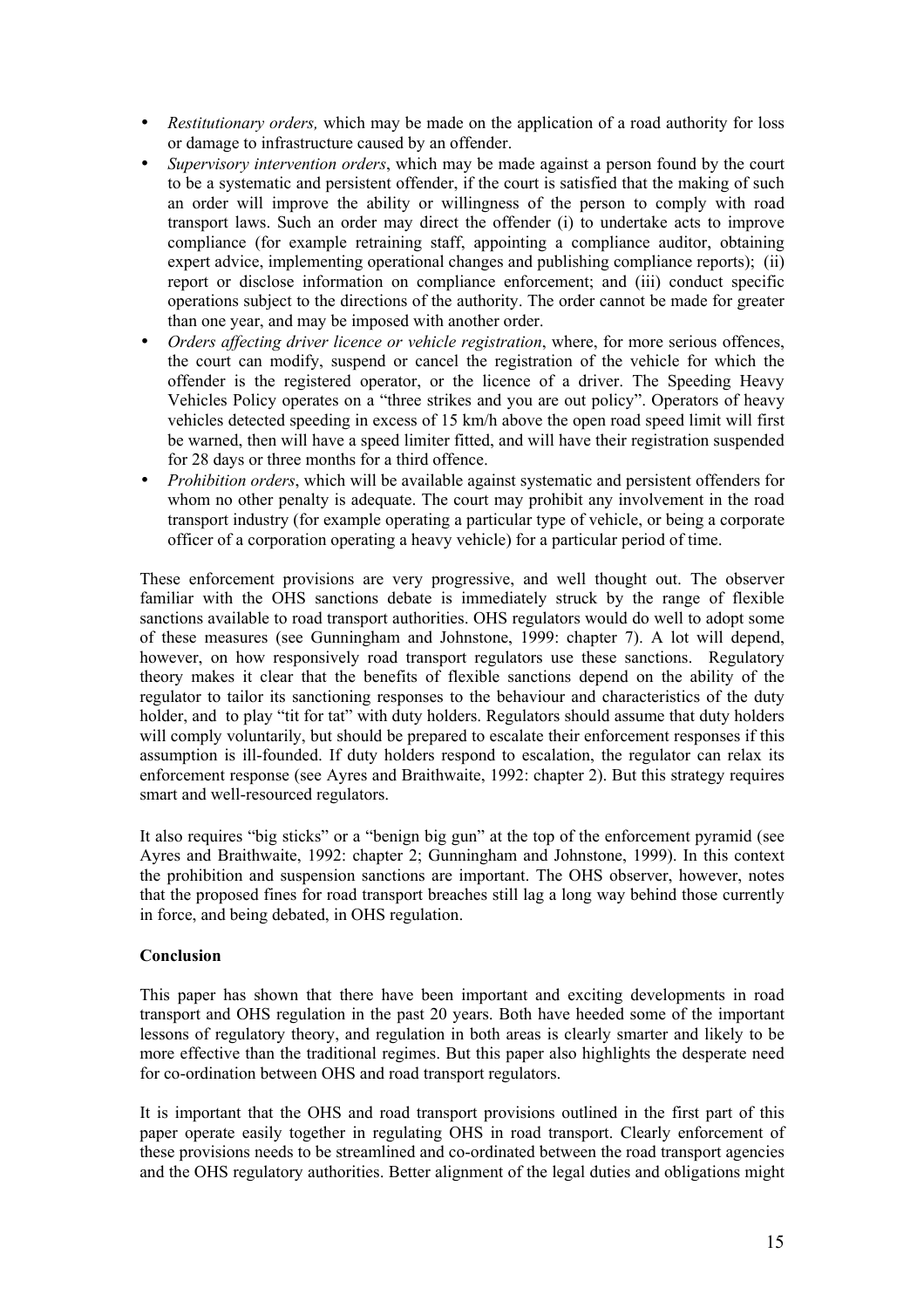be achieved by considering whether there might be explicit recognition in the OHS statutes that compliance with chain of responsibility provisions in the road transport provisions will be accepted by OHS authorities as compliance with general duty requirements. Any process of streamlining the operation of the OHS statutes with the road transport chain of responsibility provisions would require a close review of the chain of the road transport chain of responsibility requirements to ensure that they are consistent with the principles and requirements of the OHS statutes. To be avoided is the situation where compliance with the road transport chain of responsibility provisions will be accepted as compliance with the relevant OHS general duty, when in fact the standard of care required by the chain of responsibility provision is weaker than that required by the OHS general duty.

Other areas of OHS regulation are grappling with similar issues. For example, the New South Wales Government recently released proposals for the regulation of coal mining in New South Wales (New South Wales, 2002). Coal mining is already covered by the *Occupational Health and Safety Act* 2000 (NSW), and employers in the industry would be subject to the employer's general duties in sections 8 and 9 of the Act. They would also be covered by the proposed *Coal Mining Health and Safety Act*, which would impose more detailed duties upon prospecting holders, colliery holders, mine operators and contractors. A person might conceivably contravene the employer's duty in *Occupational Health and Safety Act* as well as the operator's duty in the *Coal Mining Health and Safety Act*. The proposals indicate that a person could be prosecuted under the *Occupational Health and Safety Act* 2000 for a contravention of that Act, and under the *Coal Mining Health and Safety Act* for a contravention of that Act, but that a person cannot be punished twice for something that is an offence under both Acts. The *Occupational Health and Safety Act* 2000 (NSW) provides that if a particular provision in associated OHS legislation (which includes the *Coal Mining Health and Safety Act*) is inconsistent with the *Occupational Health and Safety Act* 2000, then a person must comply with the OHS Act. The New South Wales coal mining proposals are that a person in the coal mining industry prosecuted under the *Occupational Health and Safety Act* 2000 would need to prove that they had done everything that was reasonably practicable to comply with their general duty under the OHS Act. The proposals make it clear that compliance with a detailed provision under the *Coal Mining Health and Safety Act* may not be sufficient to demonstrate this level of care. However failure to comply with the *Coal Mining Health and Safety Act* or its regulations will be used as evidence that a person has also failed to comply with their general duties under the OHS Act.

Likewise, careful co-ordination is required to ensure that road transport authorities, the police, OHS, environmental and industrial relations enforcement agencies co-operate to ensure a coordinated approach to the enforcement of these provisions.

#### **References**

T Argent (2000) "A Transport Agency's Perspective" in *Smart Compliance for the New Millenium, Conference Papers*, NRTC, Melbourne

I Ayres and J Braithwaite (1992), *Responsive Regulation: Transcending the Deregulation Debate,* New York, Oxford University Press

N Gunningham (1984), *Safeguarding the Worker*, Law Book Company, Sydney

N Gunningham and R Johnstone (1999), *Regulating Workplace Safety: Systems and Sanctions*, Oxford, Oxford University Press

R Johnstone (1997), *Occupational Health and Safety Law and Policy*, Law Book Company, Sydney